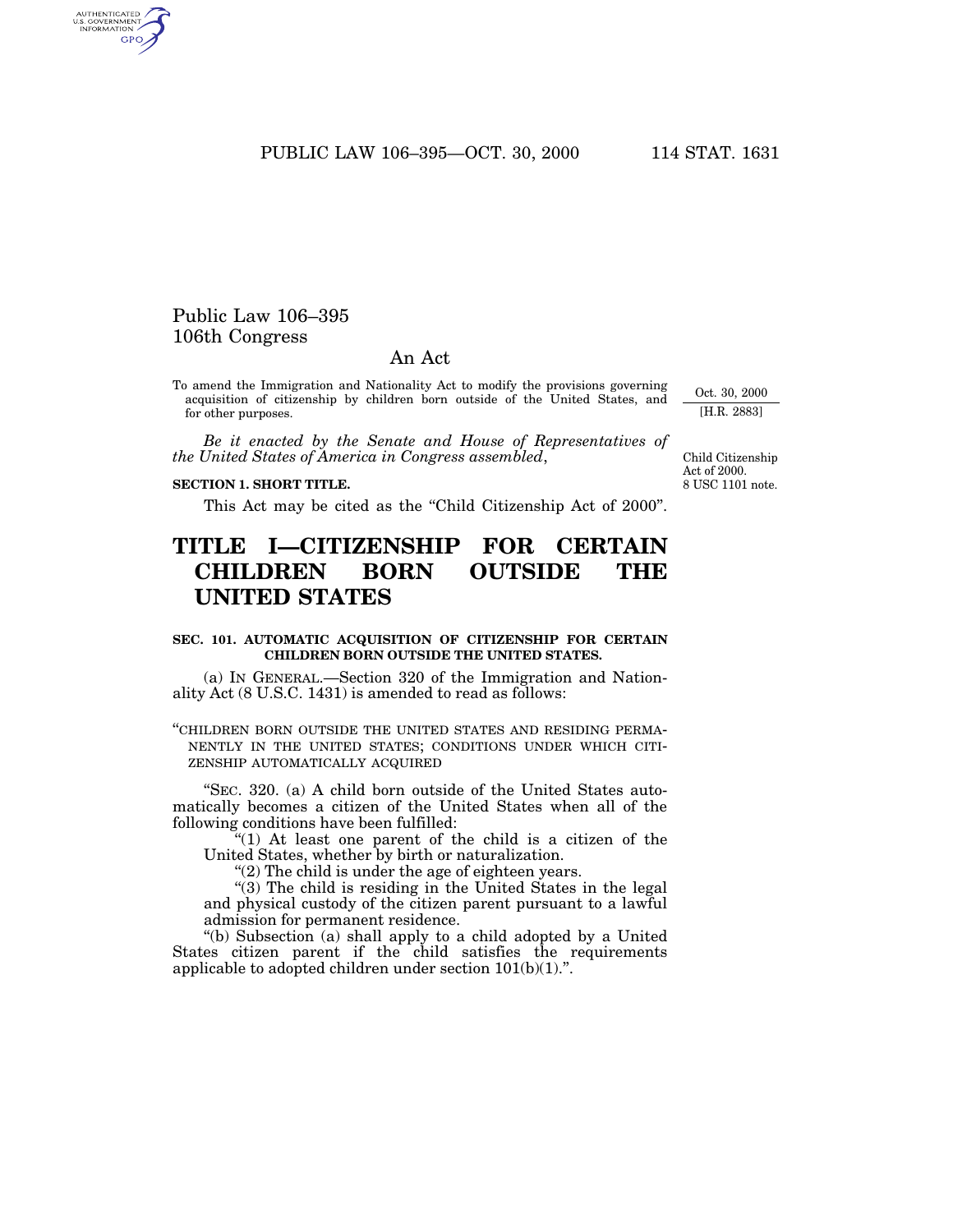(b) CLERICAL AMENDMENT.—The table of sections of such Act is amended by striking the item relating to section 320 and inserting the following:

''Sec. 320. Children born outside the United States and residing permanently in the United States; conditions under which citizenship automatically acquired.''.

### **SEC. 102. ACQUISITION OF CERTIFICATE OF CITIZENSHIP FOR CER-TAIN CHILDREN BORN OUTSIDE THE UNITED STATES.**

(a) IN GENERAL.—Section 322 of the Immigration and Nationality Act (8 U.S.C. 1433) is amended to read as follows:

#### ''CHILDREN BORN AND RESIDING OUTSIDE THE UNITED STATES; CONDITIONS FOR ACQUIRING CERTIFICATE OF CITIZENSHIP

"SEC. 322. (a) A parent who is a citizen of the United States may apply for naturalization on behalf of a child born outside of the United States who has not acquired citizenship automatically under section 320. The Attorney General shall issue a certificate of citizenship to such parent upon proof, to the satisfaction of the Attorney General, that the following conditions have been fulfilled:

" $(1)$  At least one parent is a citizen of the United States, whether by birth or naturalization.

''(2) The United States citizen parent—

"(A) has been physically present in the United States or its outlying possessions for a period or periods totaling not less than five years, at least two of which were after attaining the age of fourteen years; or

''(B) has a citizen parent who has been physically present in the United States or its outlying possessions for a period or periods totaling not less than five years, at least two of which were after attaining the age of fourteen years.

''(3) The child is under the age of eighteen years.

"(4) The child is residing outside of the United States in the legal and physical custody of the citizen parent, is temporarily present in the United States pursuant to a lawful admission, and is maintaining such lawful status.

"(b) Upon approval of the application (which may be filed from abroad) and, except as provided in the last sentence of section 337(a), upon taking and subscribing before an officer of the Service within the United States to the oath of allegiance required by this Act of an applicant for naturalization, the child shall become a citizen of the United States and shall be furnished by the Attorney General with a certificate of citizenship.

''(c) Subsections (a) and (b) shall apply to a child adopted by a United States citizen parent if the child satisfies the requirements applicable to adopted children under section 101(b)(1).''.

(b) CLERICAL AMENDMENT.—The table of sections of such Act is amended by striking the item relating to section 322 and inserting the following:

''Sec. 322. Children born and residing outside the United States; conditions for acquiring certificate of citizenship.''.

### **SEC. 103. CONFORMING AMENDMENT.**

(a) IN GENERAL.—Section 321 of the Immigration and Nationality Act (8 U.S.C. 1432) is repealed.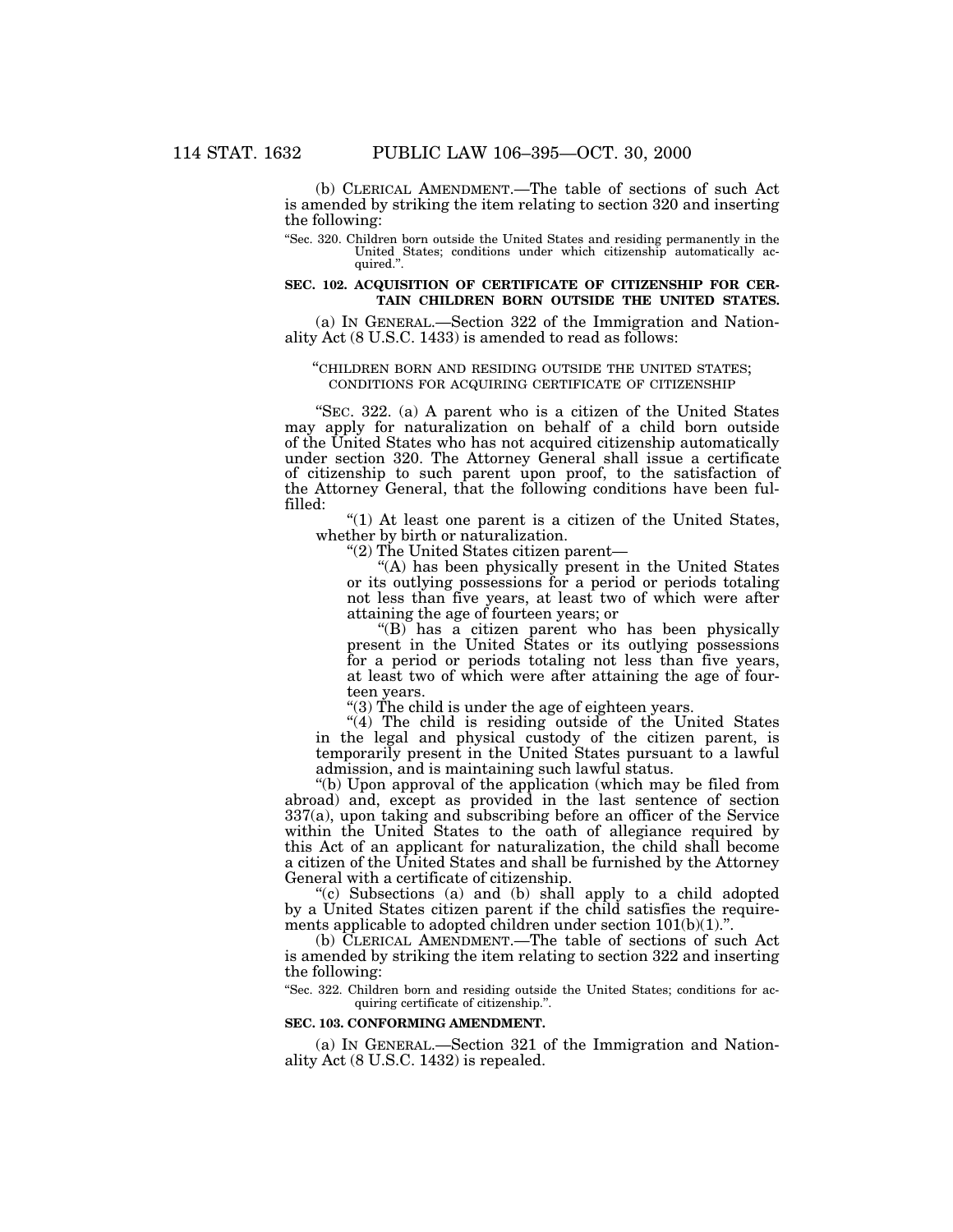(b) CLERICAL AMENDMENT.—The table of sections of such Act is amended by striking the item relating to section 321.

# **SEC. 104. EFFECTIVE DATE.**

The amendments made by this title shall take effect 120 days after the date of the enactment of this Act and shall apply to individuals who satisfy the requirements of section 320 or 322 of the Immigration and Nationality Act, as in effect on such effective date.

# **TITLE II—PROTECTIONS FOR CERTAIN ALIENS VOTING BASED ON REASON-ABLE BELIEF OF CITIZENSHIP**

## **SEC. 201. PROTECTIONS FROM FINDING OF BAD MORAL CHARACTER, REMOVAL FROM THE UNITED STATES, AND CRIMINAL PENALTIES.**

(a) PROTECTION FROM BEING CONSIDERED NOT OF GOOD MORAL CHARACTER.—

(1) IN GENERAL.—Section  $101(f)$  of the Immigration and Nationality Act (8 U.S.C. 1101(f )) is amended by adding at the end the following:

''In the case of an alien who makes a false statement or claim of citizenship, or who registers to vote or votes in a Federal, State, or local election (including an initiative, recall, or referendum) in violation of a lawful restriction of such registration or voting to citizens, if each natural parent of the alien (or, in the case of an adopted alien, each adoptive parent of the alien) is or was a citizen (whether by birth or naturalization), the alien permanently resided in the United States prior to attaining the age of 16, and the alien reasonably believed at the time of such statement, claim, or violation that he or she was a citizen, no finding that the alien is, or was, not of good moral character may be made based on it."

(2) EFFECTIVE DATE.—The amendment made by paragraph (1) shall be effective as if included in the enactment of the Illegal Immigration Reform and Immigrant Responsibility Act of 1996 (Public Law 104–208; 110 Stat. 3009–546) and shall apply to individuals having an application for a benefit under the Immigration and Nationality Act pending on or after September 30, 1996.

(b) PROTECTION FROM BEING CONSIDERED INADMISSIBLE.—

(1) UNLAWFUL VOTING.—Section 212(a)(10)(D) of the Immigration and Nationality Act  $(8 \text{ U.S.C. } 1182(a)(10)(D))$  is amended to read as follows:

''(D) UNLAWFUL VOTERS.—

''(i) IN GENERAL.—Any alien who has voted in violation of any Federal, State, or local constitutional provision, statute, ordinance, or regulation is inadmissible.

''(ii) EXCEPTION.—In the case of an alien who voted in a Federal, State, or local election (including an initiative, recall, or referendum) in violation of a lawful restriction of voting to citizens, if each natural parent of the alien (or, in the case of an adopted alien, each adoptive parent of the alien) is or was a citizen

Applicability. 8 USC 1101 note.

8 USC 1431 note. Applicability.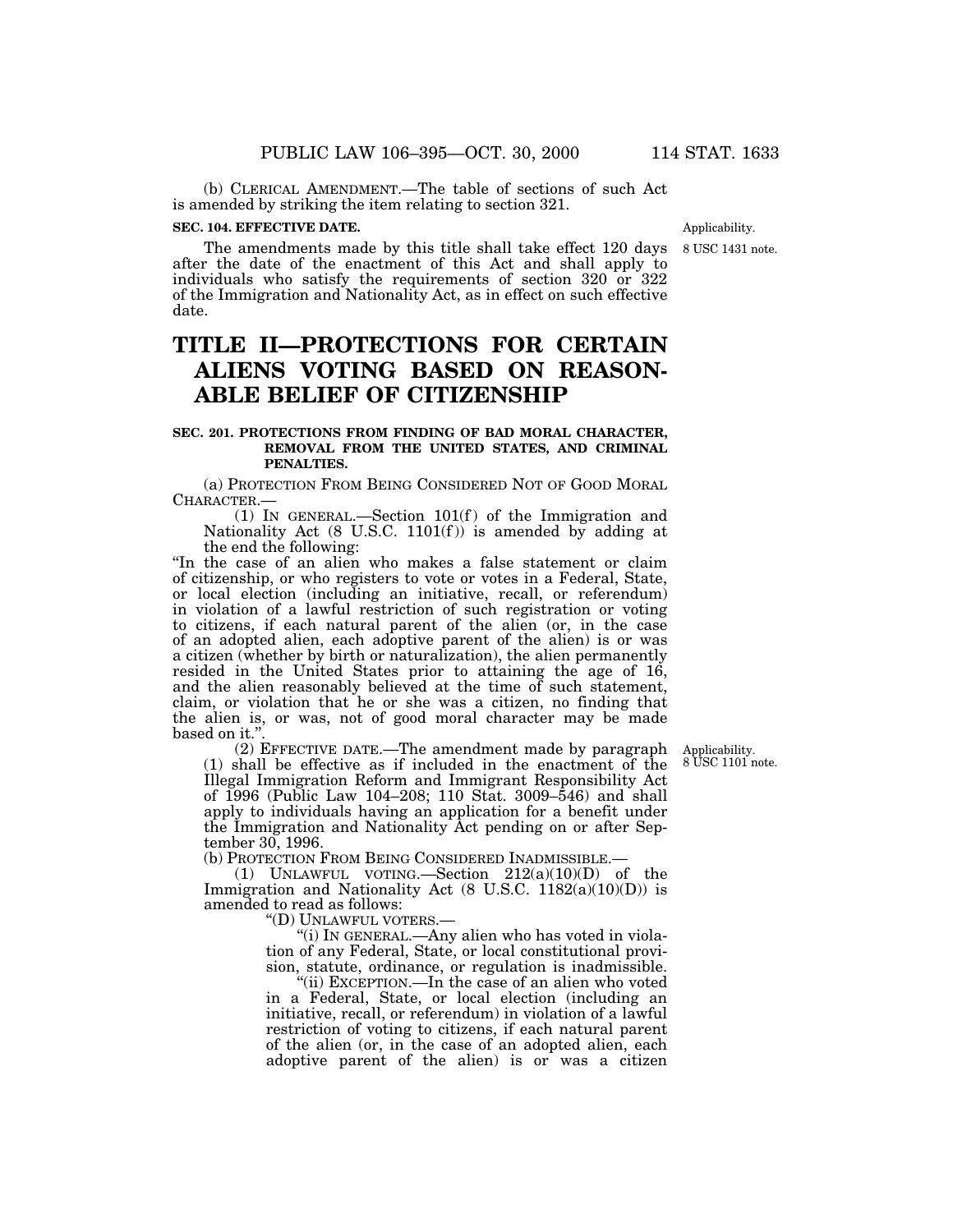(whether by birth or naturalization), the alien permanently resided in the United States prior to attaining the age of 16, and the alien reasonably believed at the time of such violation that he or she was a citizen, the alien shall not be considered to be inadmissible under any provision of this subsection based on such violation.''.

(2) FALSELY CLAIMING CITIZENSHIP. Section  $212(a)(6)(C(ii))$ of the Immigration and Nationality Act (8 U.S.C.  $1182(a)(6)(C)(ii)$  is amended to read as follows:

''(ii) FALSELY CLAIMING CITIZENSHIP.—

''(I) IN GENERAL.—Any alien who falsely represents, or has falsely represented, himself or herself to be a citizen of the United States for any purpose or benefit under this Act (including section 274A) or any other Federal or State law is inadmissible.

''(II) EXCEPTION.—In the case of an alien making a representation described in subclause (I), if each natural parent of the alien (or, in the case of an adopted alien, each adoptive parent of the alien) is or was a citizen (whether by birth or naturalization), the alien permanently resided in the United States prior to attaining the age of 16, and the alien reasonably believed at the time of making such representation that he or she was a citizen, the alien shall not be considered to be inadmissible under any provision of this subsection based on such representation.''.

8 USC 1182 note.

Applicability.

(3) EFFECTIVE DATES.—The amendment made by paragraph (1) shall be effective as if included in the enactment of section 347 of the Illegal Immigration Reform and Immigrant Responsibility Act of 1996 (Public Law 104–208; 110 Stat. 3009–638) and shall apply to voting occurring before, on, or after September 30, 1996. The amendment made by paragraph (2) shall be effective as if included in the enactment of section 344 of the Illegal Immigration Reform and Immigrant Responsibility Act of 1996 (Public Law 104–208; 110 Stat. 3009–637) and shall apply to representations made on or after September 30, 1996. Such amendments shall apply to individuals in proceedings under the Immigration and Nationality Act on or after September 30, 1996.

(c) PROTECTION FROM BEING CONSIDERED DEPORTABLE.—

(1) UNLAWFUL VOTING.—Section  $237(a)(6)$  of the Immigration and Nationality Act  $(8 \text{ U.S.C. } 1227(a)(6))$  is amended to read as follows:

''(6) UNLAWFUL VOTERS.—

''(A) IN GENERAL.—Any alien who has voted in violation of any Federal, State, or local constitutional provision, statute, ordinance, or regulation is deportable.

" $(B)$  EXCEPTION.—In the case of an alien who voted in a Federal, State, or local election (including an initiative, recall, or referendum) in violation of a lawful restriction of voting to citizens, if each natural parent of the alien (or, in the case of an adopted alien, each adoptive parent of the alien) is or was a citizen (whether by birth or naturalization), the alien permanently resided in the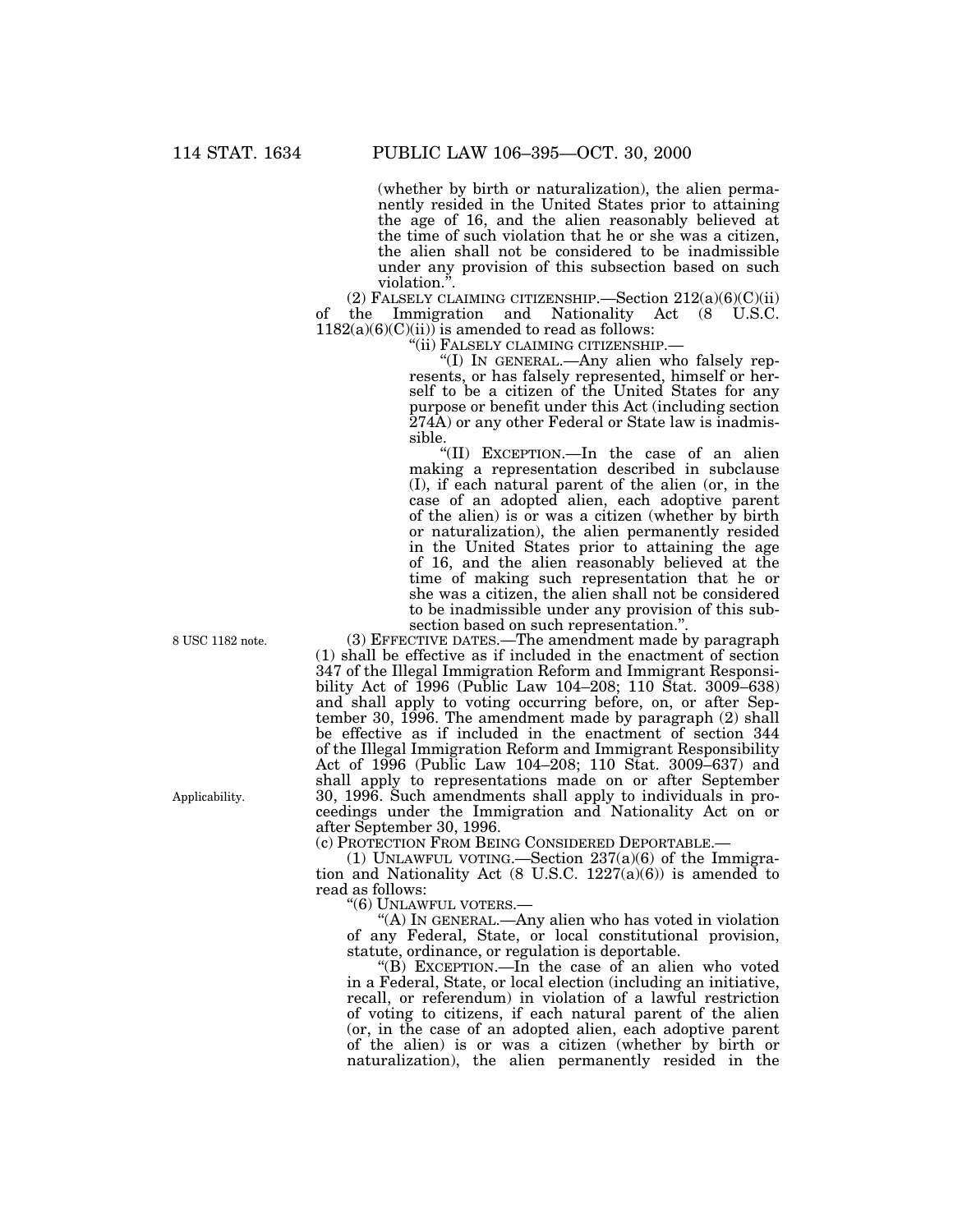United States prior to attaining the age of 16, and the alien reasonably believed at the time of such violation that he or she was a citizen, the alien shall not be considered to be deportable under any provision of this subsection based on such violation.''.

(2) FALSELY CLAIMING CITIZENSHIP.—Section  $237(a)(3)(D)$ of the Immigration and Nationality Act (8 U.S.C. 1227(a)(3)(D)) is amended to read as follows:

''(D) FALSELY CLAIMING CITIZENSHIP.—

''(i) IN GENERAL.—Any alien who falsely represents, or has falsely represented, himself to be a citizen of the United States for any purpose or benefit under this Act (including section 274A) or any Federal or State law is deportable.

"(ii) EXCEPTION.—In the case of an alien making a representation described in clause (i), if each natural parent of the alien (or, in the case of an adopted alien, each adoptive parent of the alien) is or was a citizen (whether by birth or naturalization), the alien permanently resided in the United States prior to attaining the age of 16, and the alien reasonably believed at the time of making such representation that he or she was a citizen, the alien shall not be considered to be deportable under any provision of this subsection based on such representation.''.

(3) EFFECTIVE DATES.—The amendment made by paragraph 8 USC 1227 note. (1) shall be effective as if included in the enactment of section 347 of the Illegal Immigration Reform and Immigrant Responsibility Act of 1996 (Public Law 104–208; 110 Stat. 3009–638) and shall apply to voting occurring before, on, or after September 30, 1996. The amendment made by paragraph (2) shall be effective as if included in the enactment of section 344 of the Illegal Immigration Reform and Immigrant Responsibility Act of 1996 (Public Law 104–208; 110 Stat. 3009–637) and shall apply to representations made on or after September 30, 1996. Such amendments shall apply to individuals in proceedings under the Immigration and Nationality Act on or after September 30, 1996.

(d) PROTECTION FROM CRIMINAL PENALTIES.—

(1) CRIMINAL PENALTY FOR VOTING BY ALIENS IN FEDERAL ELECTION.—Section 611 of title 18, United States Code, is amended by adding at the end the following:

''(c) Subsection (a) does not apply to an alien if—

"(1) each natural parent of the alien (or, in the case of an adopted alien, each adoptive parent of the alien) is or was a citizen (whether by birth or naturalization);

"(2) the alien permanently resided in the United States prior to attaining the age of 16; and

"(3) the alien reasonably believed at the time of voting in violation of such subsection that he or she was a citizen of the United States.''.

(2) CRIMINAL PENALTY FOR FALSE CLAIM TO CITIZENSHIP.—

Section 1015 of title 18, United States Code, is amended by adding at the end the following:

''Subsection (f) does not apply to an alien if each natural parent of the alien (or, in the case of an adopted alien, each adoptive

Applicability.